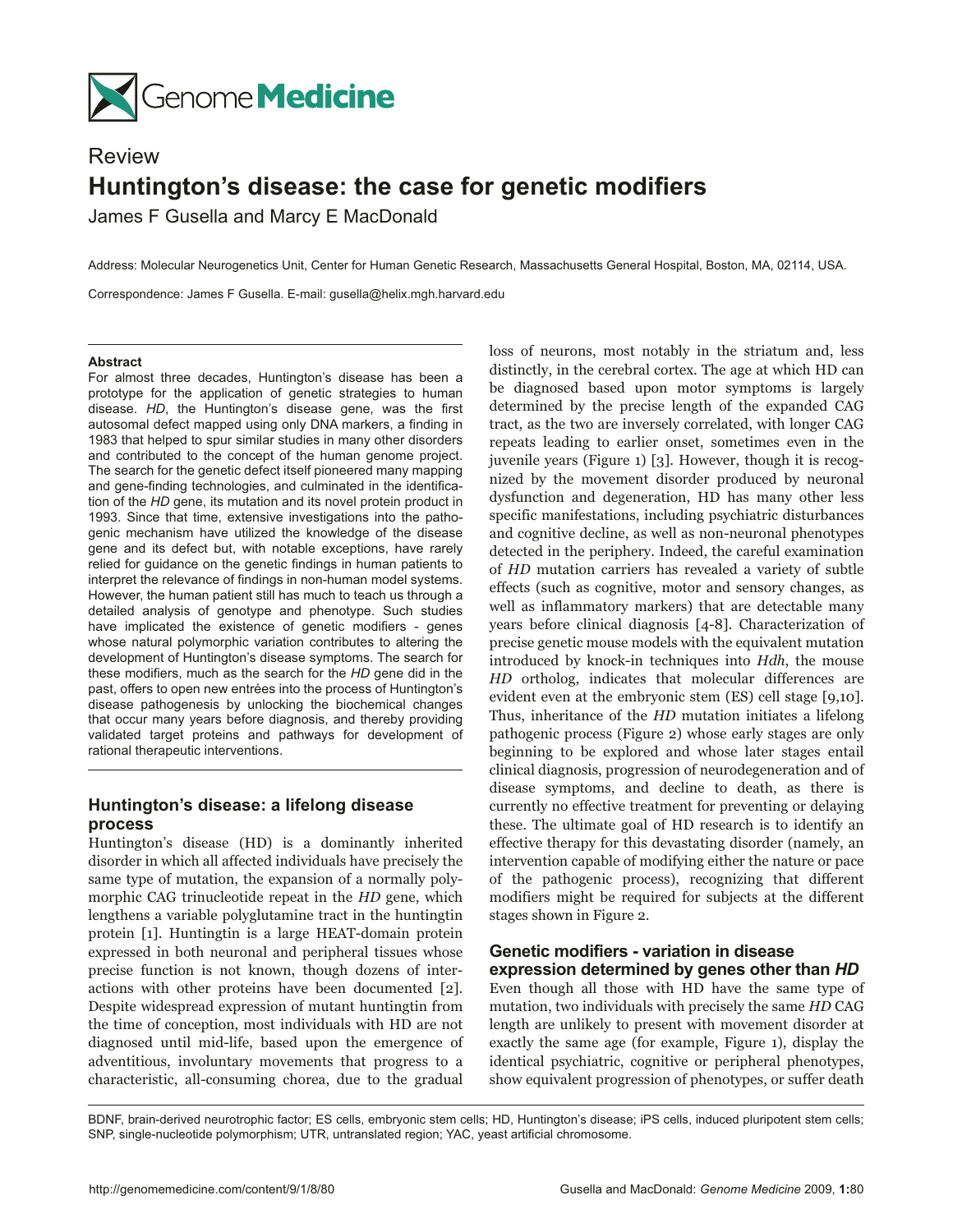



Inverse correlation of age at neurologic onset and *HD* CAG repeat length. The plot shows data points from 1,200 HD subjects of known age at neurologic onset. For each individual, the measured CAG repeat length in blood DNA (*x*-axis) is plotted against age at neurologic onset (*y*-axis). The line represents the best-fit simple logarithmic regression to the data. The CAG repeat length accounts for approximately 67% of the overall variation in age at neurologic onset, and the remaining variation shows a heritability of approximately 0.56.

after an equal disease duration. Although the primary determinants of whether and when a person will exhibit HD are the presence and length, respectively, of the expanded CAG tract, the precise disease manifestations and their timing are clearly modifiable by other factors. These could theoretically be stochastic, environmental/ experiential or genetic, and while all three are likely to be involved to some degree, the latter factors offer the promise of being identified using modern genetic techniques and of then targeting particular biochemical pathways/processes for development of therapeutic interventions. If the genetic modifiers are discovered directly in studies of humans, then the pathways/processes revealed will already be validated to modify the pathogenic process in HD patients, surmounting a major hurdle early in the drug development process.

A gene is a disease modifier if altering its structure or expression alters the manifestation of phenotypes associated with the primary disease mutation, in this case, the *HD* CAG expansion. In studies in model systems, it is possible to manipulate gene structure or expression through a variety of techniques, but in humans, investigation of genetic modifiers is currently limited to the naturally occurring genetic variation that occurs in human popula-



#### **Figure 2**

Huntington's disease is a lifelong disorder. The schematic diagram depicts the lifelines of a typical normal individual and a typical individual carrying the *HD* mutation. The darkening arrows illustrate the changes that occur during the lifetime of each individual as they proceed from conception to death. The use of different colors denotes that the HD subject is never the same as the normal individual, differing even shortly after conception in the expression of mutant huntingtin and its biochemical consequences. The differences lead over time to a variety of phenotypes whose order of appearance and interdependence are not well defined, particularly prior to clinical diagnosis, which is currently based upon the characteristic movement disorder. Death ensues after an inexorable clinical decline, usually approximately 15 years after the appearance of diagnostic movements. Genetic modifiers (blue upward arrows), which could theoretically act at any stage and on any phenotype, are currently being sought for the phenotype of diagnostic motor onset, as the residual variation in this phenotype after accounting for the effect of the *HD* CAG repeat is highly heritable.

tions. Evidence that heritable factors in humans can alter the course of HD came initially from the HD-MAPS (Modifiers of Age at onset in Pairs of Sibs) study, in which sibling pairs and small families from an international collaborative group were investigated for age at motor onset [11]. It was found that while the length of the *HD* CAG repeat accounted for 67% of the variance in age at motor onset, the remaining variance showed a high degree of heritability  $(h = 0.56)$ . This effect was later confirmed in large HD pedigrees from Venezuela, where approximately 40% of the variation in age at onset remaining after accounting for the effect of CAG repeat length was due to other genetic factors [12]. Other phenotypes have not yet been examined as completely for genetic modifier effects, but it is likely that there will be some degree of impact of human gene variation on each disease feature.

# **Genetic modifiers - the candidate approach**

The favored strategy to identify genetic modifiers in HD has been a candidate approach in which genes connected to pathways/processes suggested to be involved in HD pathogenesis are examined for genetic variation in humans, and variants are chosen for genotyping in DNAs from manifest HD individuals to test for an effect of genotype on age at motor onset. The results have at best been mixed.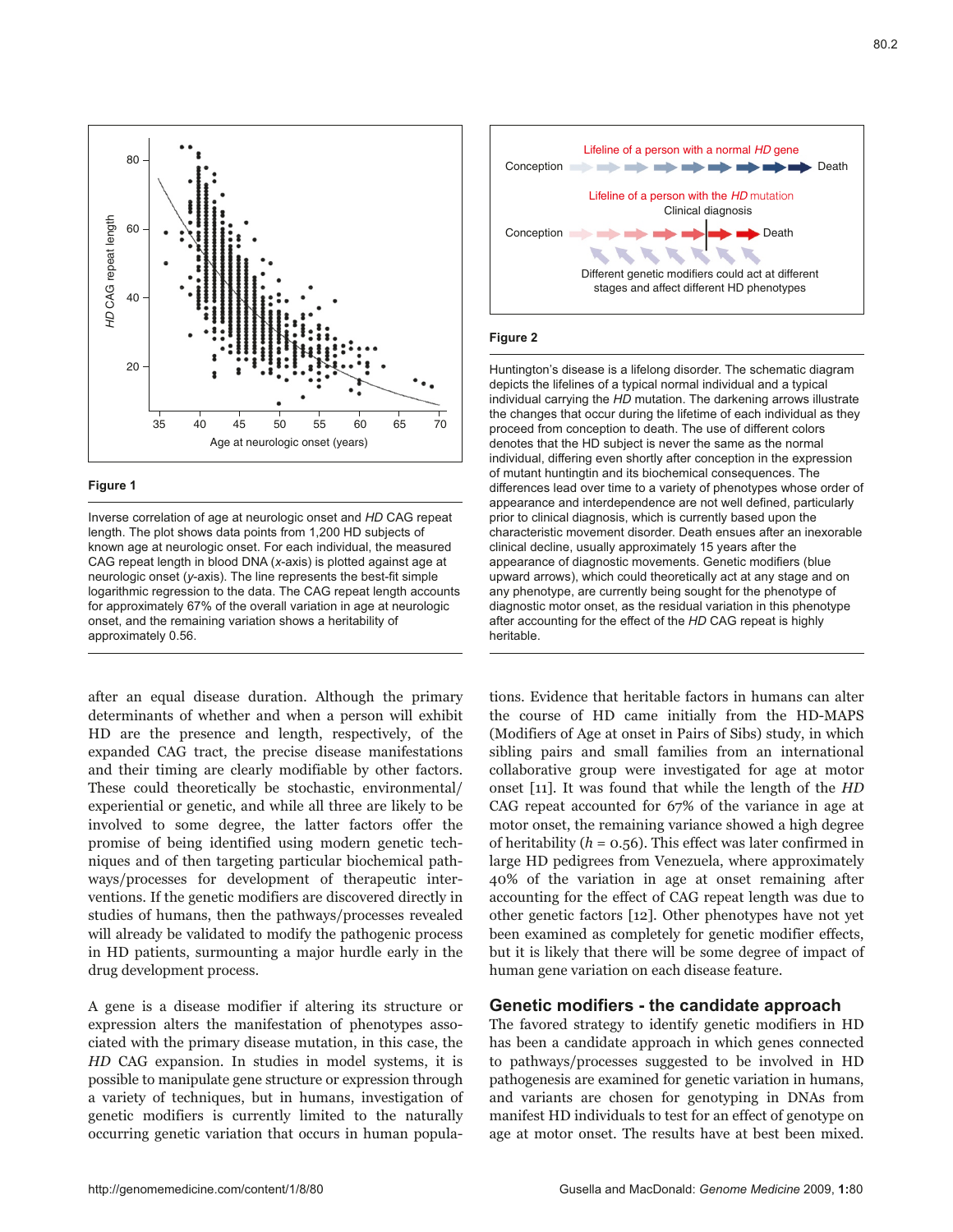Perhaps the most clear-cut result with a profound impact on interpretation of HD pathogenesis is the demonstration that a functional polymorphism in the brain-derived neuro trophic factor (*BNDF*) gene does not modify age at neurologic onset [13-16]. BDNF is a protein thought to be important for the maintenance of striatal neurons, and evidence has emerged in model systems that huntingtin may play a part in regulating BDNF expression [17]. The polymorphism, a Val to Met substitution at position 66, shows evidence of selection in human populations, has been demonstrated to have a significant effect on BDNF secretion, is associated with a number of altered phenotypes in behavioral disorders and brain imaging studies, and acts as a modifier of Parkinson's disease pathogenesis [18-24]. However, the absence of an effect in HD indicates that the demonstrated functional variant in this protein growth factor does not have a significant impact on the events in HD pathogenesis that lead to motor onset. Whether BDNF plays a critical role in the events that occur after motor onset, or in development of other disease features, remains to be tested.

Less clear in their implications for defining early steps in pathogenesis are a number of reported positive results that appear to implicate such processes as glutamatergic transmission (*GRIK2*, *GRIN2A*, *GRIN2B*) [25-31], protein degradation (*UCHL1*) [31,32], gene transcription (*TCERG1*, *TP53*) [33,34], stress response/apoptosis (*DFFB*, *MAP3K5*, *MAP2K6*) [34,35], lipoprotein metabolism (*APOE*) [36], axonal trafficking (*HAP1*) [37], folate metabolism (*MTHFR*) [38], and energy metabolism (*PPARGC1A*) [39,40] as having small effects on age at motor onset. In some cases, gender stratification implied a sex-specific effect (*APOE*, *GRIN2A*, *GRIN2B*, *MAP2K6*) [30,35,36]. Complicating the assessment of many of the modifier investigations is the small sample size in many studies, the failure to correct for multiple hypothesis testing when several polymorphisms, genes or models were examined, and the potential confounding effects of sample relatedness and population stratification. In many cases, initial positive reports have been followed by negative studies of the same polymorphisms (for example, *GRIN2B*, *UCHL1*, *TP53*, *DFFB*, *APOE*, *MTHFR*) [41-44] or have not yet been confirmed (*HAP1*, *MAP3K5*, *MAP2K6*). In others, a follow-up study has trended in the same direction or yielded marginally significant findings (*TCERG1*, *GRIN2A*) [41]. In the case of *PPARGC1A*, two independent positive reports appeared simultaneously, showing association of age at onset with an intronic polymorphism whose functional significance has not been determined [39,40]. *GRIK2*, the earliest reported genetic modifier, has shown an effect in multiple studies where a particular allele of a 3′UTR (untranslated region) TAA trinucleotide repeat appears to be associated with earlier onset of HD [26-28,31]. Sequencing of the *GRIK2* gene, and haplotype studies in individuals showing earlier than expected onset, suggest that the effect is due to

the TAA repeat allele itself, rather than to some nearby coding or regulatory polymorphism in the *GRIK2* gene.

None of these modifier studies has yet revealed a specific mechanism by which the genetic variation has its apparent effects, which will be required to use these findings as a guide to rational therapeutic development. In addition to these candidate processes, age-related instability of the *HD* CAG repeat, which is particularly evident in the brain, may increase the severity of the disease process and is correlated with an earlier than expected age at onset of motor symptoms, suggesting that factors involved in generating the repeat length differences merit exploration as potential modifiers of the insult that initiates the disease process [45,46].

#### **Genetic modifiers - the unbiased approach**

The alternative approach of performing unbiased searches for genetic modifiers to reveal potential unsuspected factors has begun to be employed in HD. In lower organisms, these have taken the form of genetic screens to identify genes that modify some specific phenotype in an engineered animal model. For example, screens in yeast, *Caenorhabditis elegans* and *Drosophila melanogaster* expressing an introduced fragment from human huntingtin consisting largely of polyglutamine have yielded a number of modifiers of the effects of this fragment [47-50]. Indeed, in the *Drosophila* system, the orthologs of proteins that interact physically with human huntingtin have been suggested to be over-represented among modifiers. While the non-human systems are certainly more manipulable and yield modifiers more readily, they have two major drawbacks.

The first is that in none of these systems is the mechanism that leads to the phenotype being screened necessarily the same mechanism that triggers the disease in humans. As the effects in humans begin with the expression of a fulllength mutant huntingtin protein, much or all of the pathogenic pathway may not be reproduced in animals that express only a small fragment of foreign protein. The models that most closely match the genetic basis of HD are mouse models that express full-length mutant protein, particularly those generated by knock-in technology that uses *Hdh*, the endogenous mouse *HD* ortholog. Both yeast artificial chromosome (YAC) transgenic and knock-in HD mice display a variety of phenotypes that are modifiable by genetic background, but no systematic screen for modifiers has yet been performed [51,52].

The second major drawback of non-human model systems is inherent even in the genetically equivalent mouse models: modifiers identified in these systems must still be validated in humans, as they may reflect biology peculiar to the model organism used. The need for validation re-introduces a costly, time-consuming and inherently uncertain step in using the result for development of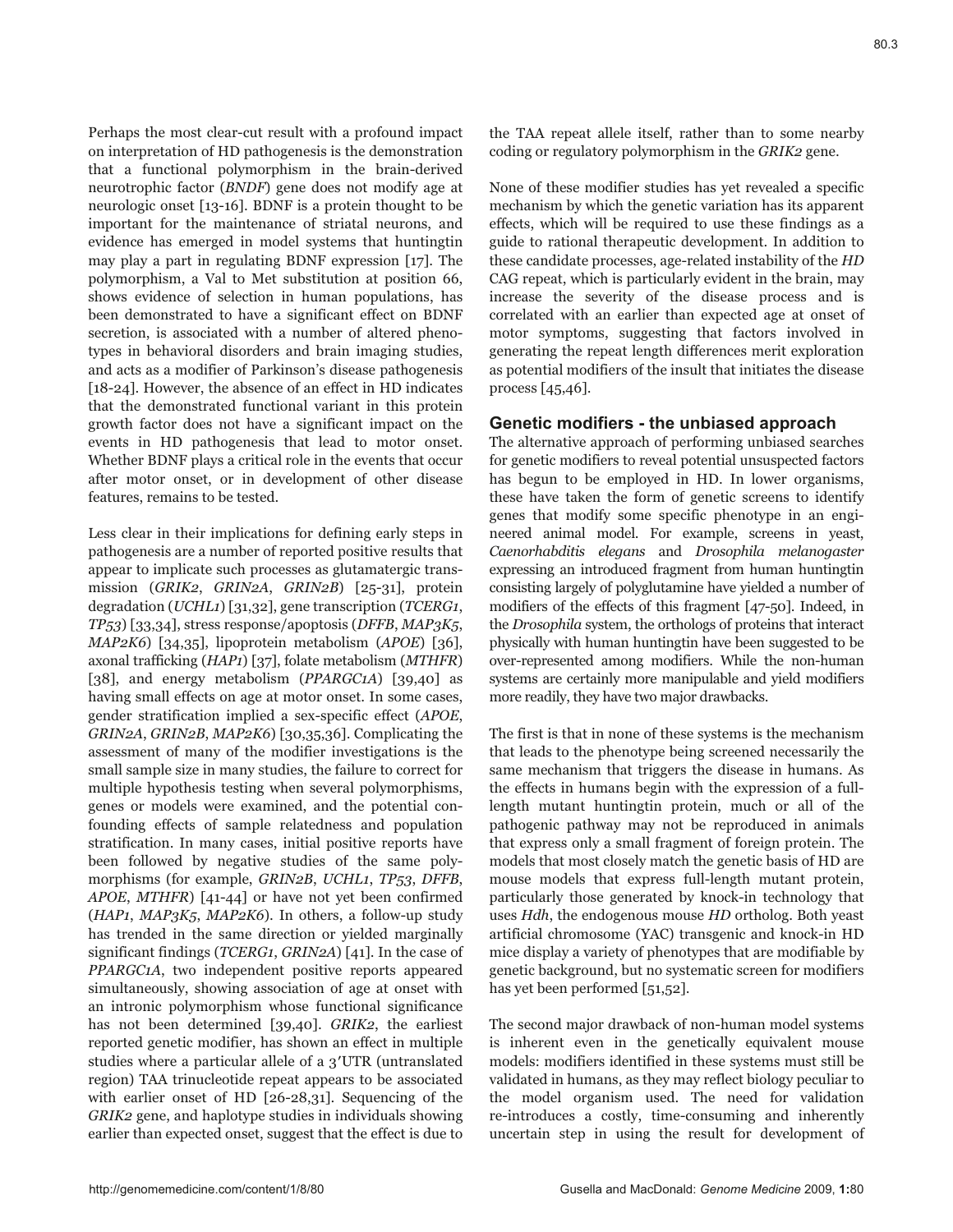therapeutics, a step that is obviated by identifying the genetic modifiers directly in humans. The attempt to validate findings in animal studies can be problematic and may never be definitive until an intervention based upon the result is tested in humans.

The initial unbiased scans for human modifiers have relied on genetic linkage to search for chromosome regions associated with alteration of age at neurologic onset from that expected based upon the CAG repeat length in the individuals tested. HD-MAPS, a large collaborative study involving HD groups from around the world, performed this analysis in sibling pairs and small families by genomewide microsatellite genotyping, and identified a number of possible regions of genetic linkage [53]. A follow-up study with additional samples achieved a genome-wide significant score for a region of 6q, indicating the frequent presence of genetic variation in this region that modifies HD pathogenesis prior to neurologic onset [54]. Subsequently, a similar scan in sibships of the Venezuela pedigrees studied by the US-Venezuela Collaborative Group identified genome-wide significant genetic linkage to 2p, and several other possible regions of linkage, including 6q [55]. In both cases, the genomic regions implicated are quite large and have not yet yielded specific modifier genes responsible for the effect.

Advances in the understanding of overall human genetic variation and the technologies for rapidly assessing it in large numbers of individuals have led to the possibility of performing genome-wide studies using densely spaced single-nucleotide polymorphisms (SNPs) and copy number probes. These are now being applied in an expanded version of the HD-MAPS collaboration, to search for association with age at neurologic onset. These investigations, which will have a much larger sample size of several thousand HD subjects, should clarify the candidate human modifier genes described above, narrow the known linkage peaks, and identify new polymorphisms that exhibit association with age at neurologic onset.

#### **Future directions**

It is likely that capitalizing on the rapid advances in the capacity for genome-wide genetic research in humans will prove the most rapid and definitive way to identify validated genetic modifiers of HD pathogenesis. This approach has the added advantage that once the genomewide genotyping has been performed, it will be possible to mine the same dataset to identify genetic modifiers of other phenotypes defined in the participating HD subjects. For example, modifiers of the disease progression that takes place after many of the vulnerable striatal neurons have already died may well reveal different pathways and targets for intervention. Similarly, genetic modifiers of behavioral symptoms may reveal targets for intervention that are applicable years before motor onset, but which

represent different branches of pathogenesis. Once a genetic variation has been found to affect a particular human HD phenotype, it can be incorporated into the design of clinical trials involving that phenotype. The interventions that these trials are designed to test are putative modifiers, chemical or otherwise, of HD pathogenesis, and the inclusion of genotype for important genetic variations that also modify HD pathogenesis will increase the power of the clinical trials to detect an effect of the intervention by controlling for the effect of the genetic background of each test subject.

Ultimately, for any genetic modifier to itself be useful in leading to an intervention, it will be necessary to define at least in part the mechanism of action of the genetic variation that has the modifier effect, in order to know how to use the implicated pathways or proteins as targets for therapeutic development. This will require the use of model systems, though the human must remain the gold standard, due to the critical importance of knowing that the mechanism being defined in the model actually occurs in human patients. A major hope in this regard is the development of induced pluripotent stem (iPS) cell technology, which offers the promise of providing pluripotent cells and differentiated products from individual human subjects. These will represent a tremendous resource both for defining the effect of validated genetic modifiers on *HD* mutation-dependent cellular phenotypes, as a route to discovering the mechanisms involved in genetic modification, and also for carrying out human cellbased genetic screens (for example, RNA interference, overexpression) to identify modifiers that were not found in the genome-wide genetic studies, perhaps due to a lack of inherent functional variation in the human population.

# **Conclusions**

HD is a lifelong disorder whose genetic trigger was found by application of genetic strategies to DNA from human patients. The continued application of these strategies is a powerful way to identify genetic factors that are capable of altering disease pathogenesis. The same argument can be made for any late-onset disorder where the presence of an ongoing disease process can be predicted prior to diagnosis based upon genotype. Indeed, the approach is no longer limited by genetic technologies, but only by the need for detailed quantitative and qualitative phenotyping in large cohorts of individuals at all stages of the disease process, both pre-diagnosis and post-diagnosis. As the same detailed phenotyping of patient cohorts for defining natural history and biomarkers is required to design and carry out effective clinical trials, the increased emphasis in the HD community on examination of early phenotypic changes in human patients should support both the identification of validated targets and the testing of interventions aimed at these targets, in genetically stratified clinical trials.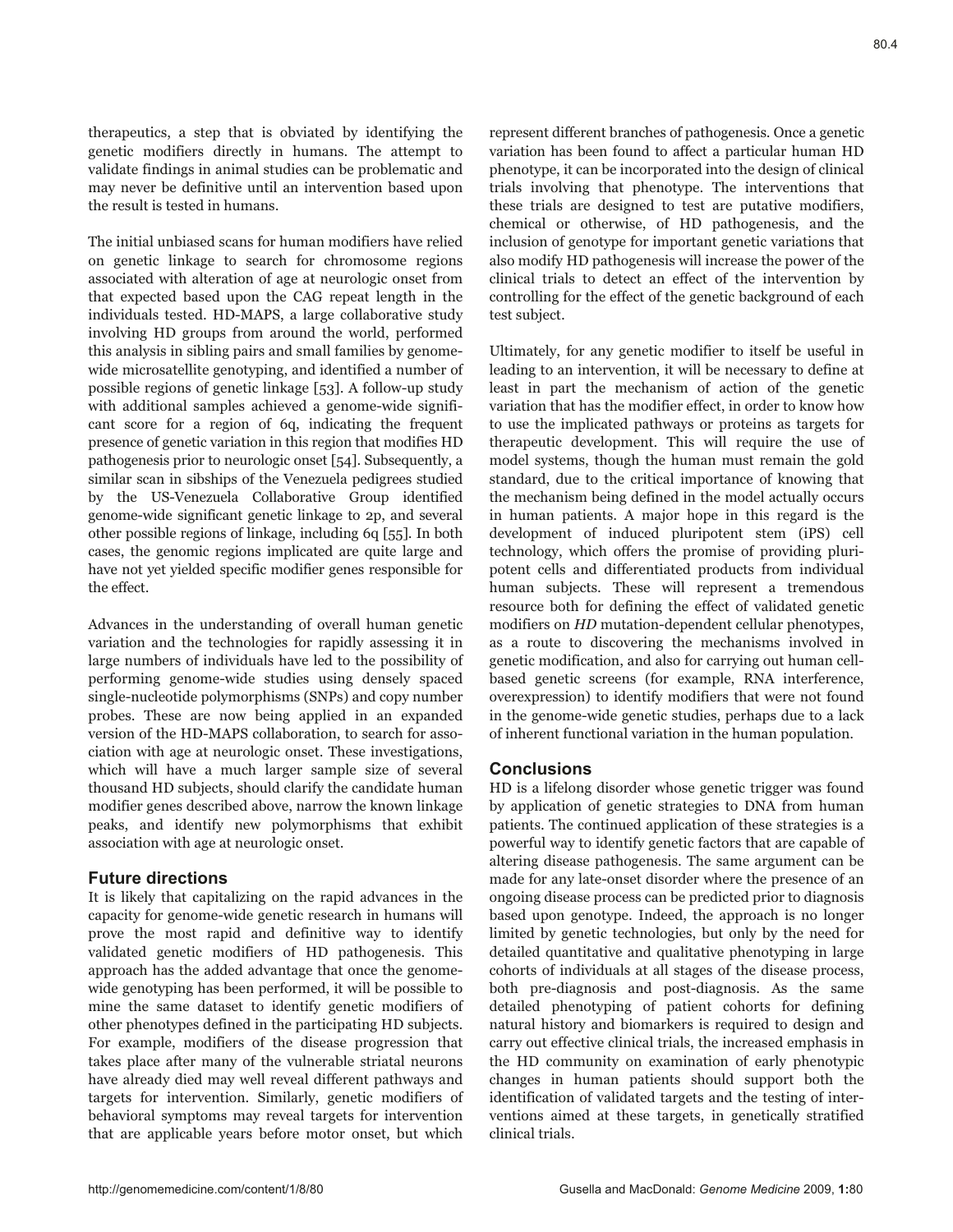# **Competing interests**

The authors declare that they have no competing interests.

#### **Authors' contributions**

JFG and MEM both drafted the manuscript and approved its final version.

#### **Acknowledgements**

The authors' work on Huntington's disease is supported by NIH NINDS grants NS32765 and NS16367, the Huntington's Disease Society of America Coalition for the Cure, an anonymous donor and the CHDI Foundation, Inc.

#### **References**

- 1. Huntington's Disease Collaborative Research Group: **A novel gene containing a trinucleotide repeat that is expanded and unstable on Huntington's disease chromosomes.** *Cell*  1993, **72:**971-983.
- 2. Gusella JF, MacDonald ME: **Huntingtin: a single bait hooks many species.** *Curr Opin Neurobiol* 1998, **8:**425-430.
- 3. Gusella JF, Macdonald ME: **Huntington's disease: seeing the pathogenic process through a genetic lens.** *Trends Biochem Sci* 2006, **31:**533-540.
- 4. Paulsen JS, Langbehn DR, Stout JC, Aylward E, Ross CA, Nance M, Guttman M, Johnson S, MacDonald M, Beglinger LJ, Duff K, Kayson E, Biglan K, Shoulson I, Oakes D, Hayden M: **Detection of Huntington's disease decades before diagnosis: the Predict-HD study.** *J Neurol Neurosurg Psychiatry*  2008, **79:**874-880.
- 5. Bjorkqvist M, Wild EJ, Thiele J, Silvestroni A, Andre R, Lahiri N, Raibon E, Lee RV, Benn CL, Soulet D, Magnusson A, Woodman B, Landles C, Pouladi MA, Hayden MR, Khalili-Shirazi A, Lowdell MW, Brundin P, Bates GP, Leavitt BR, Möller T, Tabrizi S: **A novel pathogenic pathway of immune activation detectable before clinical onset in Huntington's disease.** *J Exp Med* 2008, **205:**1869-1877.
- 6. Dalrymple A, Wild EJ, Joubert R, Sathasivam K, Bjorkqvist M, Petersen A, Jackson GS, Isaacs JD, Kristiansen M, Bates GP, Leavitt BR, Keir G, Ward M, Tabrizi S: **Proteomic profiling of plasma in Huntington's disease reveals neuroinflammatory activation and biomarker candidates.** *J Proteome Res* 2007, **6:** 2833-2840.
- 7. Kirkwood SC, Siemers E, Hodes ME, Conneally PM, Christian JC, Foroud T: **Subtle changes among presymptomatic carriers of the Huntington's disease gene.** *J Neurol Neurosurg Psychiatry* 2000, **69:**773-779.
- 8. Rosas HD, Hevelone ND, Zaleta AK, Greve DN, Salat DH, Fischl B: **Regional cortical thinning in preclinical Huntington disease and its relationship to cognition.**  *Neurology* 2005, **65:**745-747.
- 9. Shelbourne PF, Killeen N, Hevner RF, Johnston HM, Tecott L, Lewandoski M, Ennis M, Ramirez L, Li Z, Iannicola C, Littman DR, Myers R: **A Huntington's disease CAG expansion at the murine** *Hdh* **locus is unstable and associated with behavioural abnormalities in mice.** *Hum Mol Genet* 1999, **8:**763- 774.
- 10. White JK, Auerbach W, Duyao MP, Vonsattel JP, Gusella JF, Joyner AL, MacDonald ME: **Huntingtin is required for neurogenesis and is not impaired by the Huntington's disease CAG expansion.** *Nat Genet* 1997, **17:**404-410.
- 11. Djousse L, Knowlton B, Hayden M, Almqvist EW, Brinkman R, Ross C, Margolis R, Rosenblatt A, Durr A, Dode C, Morrison PJ, Novelletto A, Frontali M, Trent RJ, McCusker E, Gómez-Tortosa E, Mayo D, Jones R, Zanko A, Nance M, Abramson R, Suchowersky O, Paulsen J, Harrison M, Yang Q, Cupples LA, Gusella JF, MacDonald ME, Myers RH: **Interaction of normal and expanded CAG repeat sizes influences age at onset of Huntington disease.** *Am J Med Genet* 2003, **119A(3):**279- 282.
- 12. Wexler NS, Lorimer J, Porter J, Gomez F, Moskowitz C, Shackell E, Marder K, Penchaszadeh G, Roberts SA, Gayan J,

Brocklebank D, Cherny SS, Cardon LR, Gray J, Dlouhy SR, Wiktorski S, Hodes ME, Conneally PM, Penney JB, Gusella J, Cha JH, Irizarry M, Rosas D, Hersch S, Hollingsworth Z, MacDonald M, Young AB, Andresen JM, Housman DE, De Young MM, *et al*: **Venezuelan kindreds reveal that genetic and environmental factors modulate Huntington's disease age of onset.** *Proc Natl Acad Sci USA* 2004, **101:**3498-3503.

- 13. Di Maria E, Marasco A, Tartari M, Ciotti P, Abbruzzese G, Novelli G, Bellone E, Cattaneo E, Mandich P: **No evidence of association between** *BDNF* **gene variants and age-at-onset of Huntington's disease.** *Neurobiol Dis* 2006, **24:**274-279.
- 14. Kishikawa S, Li JL, Gillis T, Hakky MM, Warby S, Hayden M, MacDonald ME, Myers RH, Gusella JF: **Brain-derived neurotrophic factor does not influence age at neurologic onset of Huntington's disease.** *Neurobiol Dis* 2006, **24:**280-285.
- 15. Mai M, Akkad AD, Wieczorek S, Saft C, Andrich J, Kraus PH, Epplen JT, Arning L: **No association between polymorphisms in the** *BDNF* **gene and age at onset in Huntington disease.** *BMC Med Genet* 2006, **7:**79.
- 16. Metzger S, Bauer P, Tomiuk J, Laccone F, Didonato S, Gellera C, Mariotti C, Lange HW, Weirich-Schwaiger H, Wenning GK, Seppi K, Melegh B, Havasi V, Balikó L, Wieczorek S, Zaremba J, Hoffman-Zacharska D, Sulek A, Basak AN, Soydan E, Zidovska J, Kebrdlova V, Pandolfo M, Ribaï P, Kadasi L, Kvasnicova M, Weber BH, Kreuz F, Dose M, Stuhrmann M, *et al*: **Genetic analysis of candidate genes modifying the age-at-onset in Huntington's disease.** *Hum Genet* 2006, **120:**285-292.
- 17. Zuccato C, Cattaneo E: **Brain-derived neurotrophic factor in neurodegenerative diseases.** *Nat Rev Neurol* 2009, **5:**311- 322.
- 18. Gasic GP, Smoller JW, Perlis RH, Sun M, Lee S, Kim BW, Lee MJ, Holt DJ, Blood AJ, Makris N, Kennedy DK, Hoge RD, Calhoun J, Fava M, Gusella JF, Breiter HC: **BDNF, relative preference, and reward circuitry responses to emotional communication.** *Am J Med Genet B Neuropsychiatr Genet*  2009, 22 April [Epub ahead of print].
- 19. Petryshen TL, Sabeti PC, Aldinger KA, Fry B, Fan JB, Schaffner SF, Waggoner SG, Tahl AR, Sklar P: **Population genetic study of the brain-derived neurotrophic factor (BDNF) gene.** *Mol Psychiatry* 2009, 3 March [Epub ahead of print].
- 20. Savitz JB, Drevets WC: **Imaging phenotypes of major depressive disorder: genetic correlates.** *Neuroscience*  2009, 7 April [Epub ahead of print].
- 21. Cheeran BJ, Ritter C, Rothwell JC, Siebner HR: **Mapping genetic influences on the corticospinal motor system in humans.** *Neuroscience* 2009, 2 February [Epub ahead of print].
- 22. Rybakowski JK: *BDNF* **gene: functional Val66Met polymorphism in mood disorders and schizophrenia.**  *Pharmacogenomics* 2008, **9:**1589-1593.
- 23. Karamohamed S, Latourelle JC, Racette BA, Perlmutter JS, Wooten GF, Lew M, Klein C, Shill H, Golbe LI, Mark MH, Guttman M, Nicholson G, Wilk JB, Saint-Hilaire M, DeStefano AL, Prakash R, Tobin S, Williamson J, Suchowersky O, Labell N, Growdon BN, Singer C, Watts R, Goldwurm S, Pezzoli G, Baker KB, Giroux ML, Pramstaller PP, Burn DJ, Chinnery P, *et al*: *BDNF* **genetic variants are associated with onset age of familial Parkinson disease: GenePD Study.** *Neurology* 2005, **65:** 1823-1825.
- 24. Egan MF, Kojima M, Callicott JH, Goldberg TE, Kolachana BS, Bertolino A, Zaitsev E, Gold B, Goldman D, Dean M, Lu B, Weinberger DR: **The** *BDNF* **val66met polymorphism affects activity-dependent secretion of BDNF and human memory and hippocampal function.** *Cell* 2003, **112:**257-269.
- 25. Cannella M, Gellera C, Maglione V, Giallonardo P, Cislaghi G, Muglia M, Quattrone A, Pierelli F, Di Donato S, Squitieri F: **The gender effect in juvenile Huntington disease patients of Italian origin.** *Am J Med Genet B Neuropsychiatr Genet* 2004, **125B:**92-98.
- 26. Chattopadhyay B, Ghosh S, Gangopadhyay PK, Das SK, Roy T, Sinha KK, Jha DK, Mukherjee SC, Chakraborty A, Singhal BS, Bhattacharya AK, Bhattacharyya NP: **Modulation of age at onset in Huntington's disease and spinocerebellar**